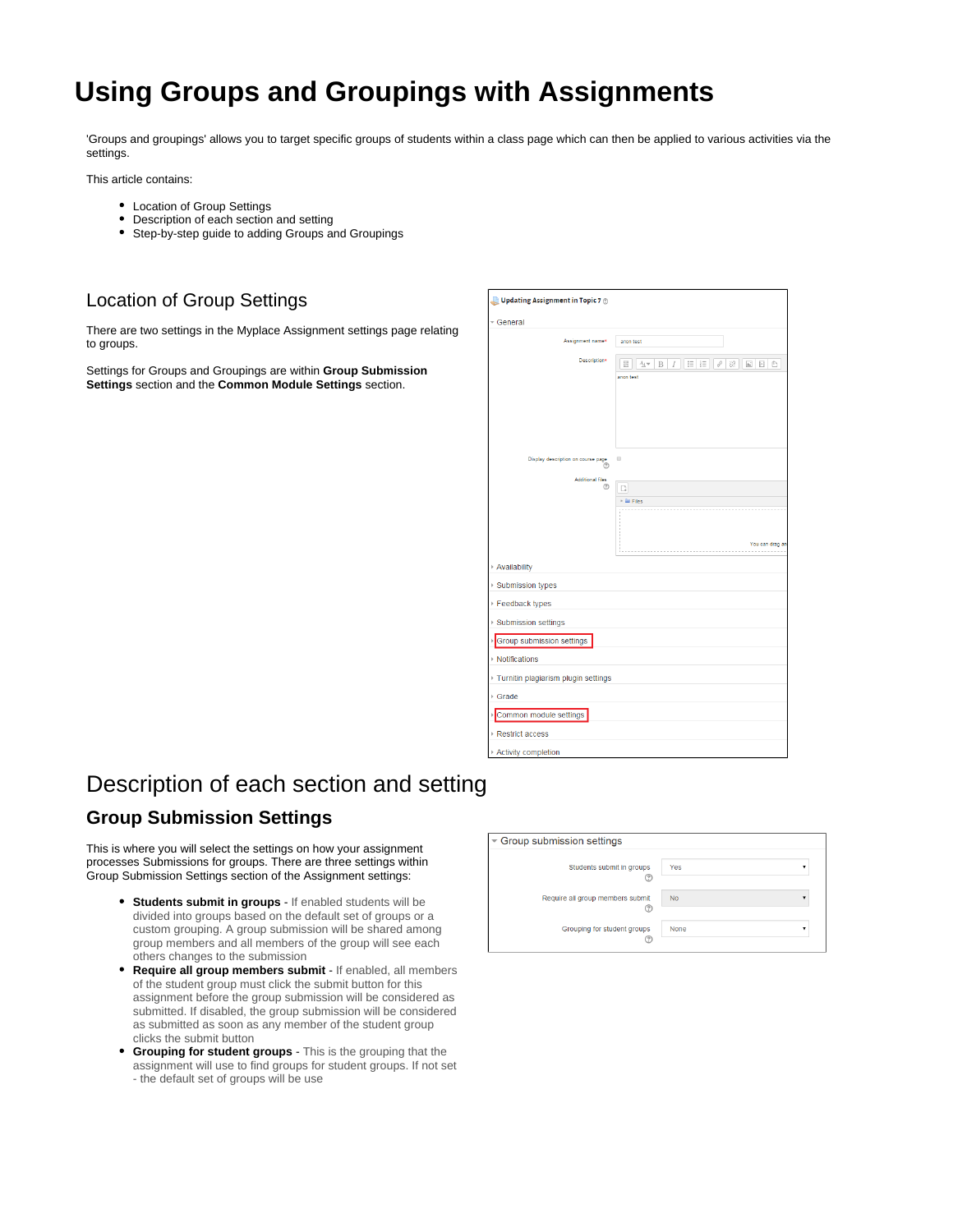It is **really** important to set a Grouping, otherwise **all groups** from the class will be used and this is almost **never desired**. See [Using Groups and](#page-0-0)  [Groupings with Assignments](#page-0-0) for how to set up a Grouping.

Setting Yes to **Students Submit in Groups** means that all students in each group will be able to see the submission that a student makes on behalf of a group so the setting should only be set to Yes if students are working in groups together and are making one submission for the whole group. The submission itself, the mark and feedback given will be shared by a group of students as you have set them up when setting up your class page.

Common module settings

#### **Common Module Settings**

⊕

⊕

In the common module settings you can adjust how the groups and groupings affect the administration and how the students view the assignment.

- **Visible** Choose whether to Show or Hide the assignment
- **ID Number** Setting an ID number provides a way of identifying the assignment for grade calculation purposes. Please see support article on Grade Calculations: Using Grade [Calculations](https://wiki.lte.strath.ac.uk/display/MS/Using+Grade+Calculations). If the activity is not included in any grade calculation then the ID number field can be left blank.
	- **Group Mode** This setting has 3 options:  $\circ$  No groups - There are no sub groups or groupings
		- and everyone is part of one big community o Separate groups - Each group member can only see
		- their own group, others are invisible  $\circ$  Visible groups - Each group member works in their own group, but can also see other groups
- **Grouping** A grouping is a collection of groups within a course. If a grouping is selected, students assigned to groups within the grouping will be able to work together.

## ID number Group mode Separate groups Grouping None

Show

 $\ddot{\phantom{0}}$ 

Visible

#### **Restrict Access**

In Restrict access you can now also use groupings and/or specific groups to restrict access or make an assignment exclusive to groups or groupings. The advantage to using this setting is that you are able to target groups without having to create a grouping for them if it's not necessary.



⊘